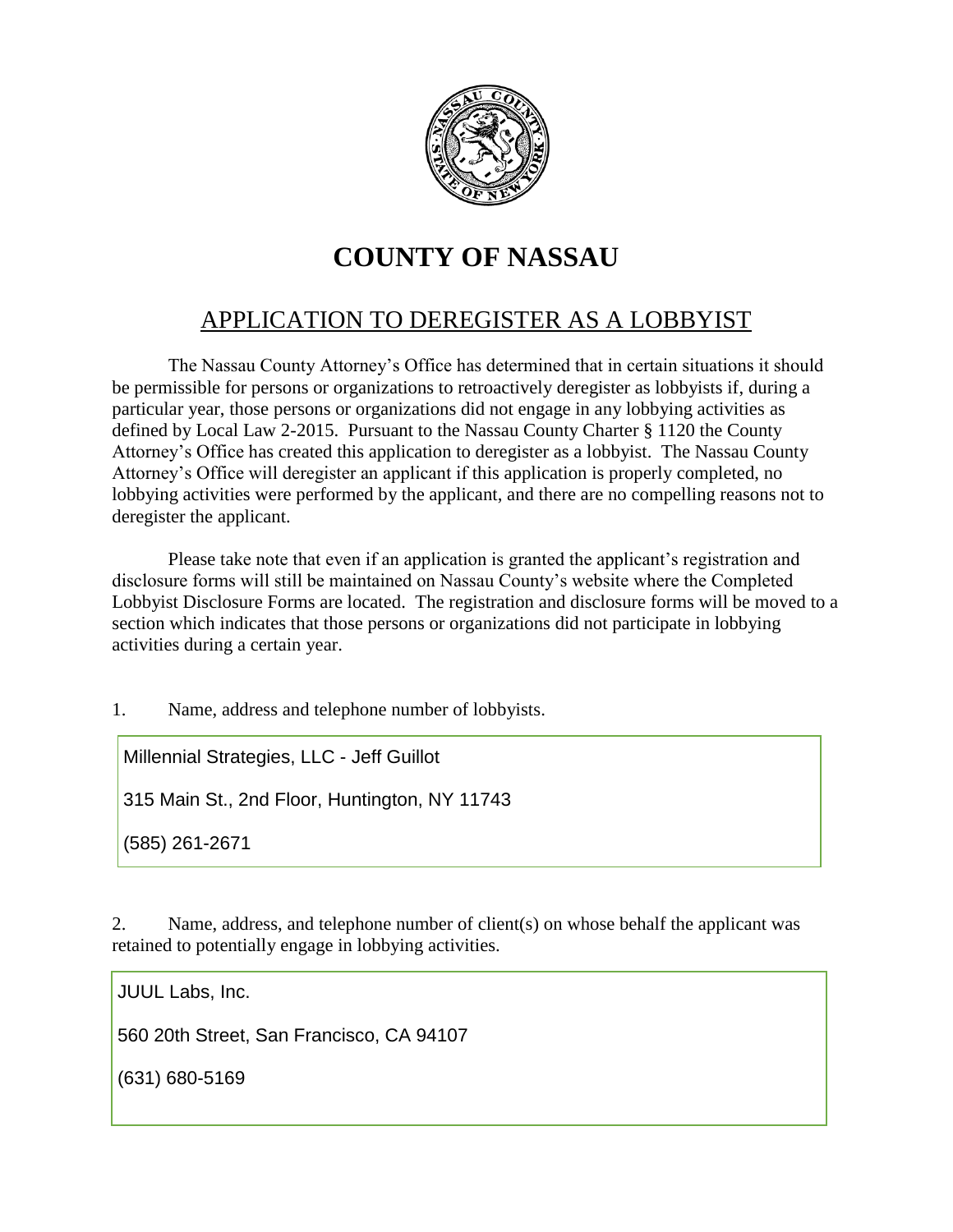3. The names of persons, organization or governmental entities before who the applicant expected to lobby.

Office of the County Executive County Legislature

I understand that copies of this form will be sent to the Nassau County Department of Information Technology ("IT") to be posted on the County's website.

I also understand that this form is an application and it is within the County Attorney's sole discretion to grant or deny this application.

I have not engaged in any lobbying activities with any Nassau County government entities in the year of  $20\frac{20}{2}$  and am applying to deregister as lobbyists under the Nassau County Charter.

I certify that all statements made on this application are true, correct and complete to the best of my knowledge and belief and I understand that the willful making of any false statement of material fact herein will subject me to the provisions of law relevant to making and filing a false instruments and will render such statement null and void.

| Date: 6/29/20 | Signed: |  |
|---------------|---------|--|

Print Name: Jeff Guillot

Title: Partner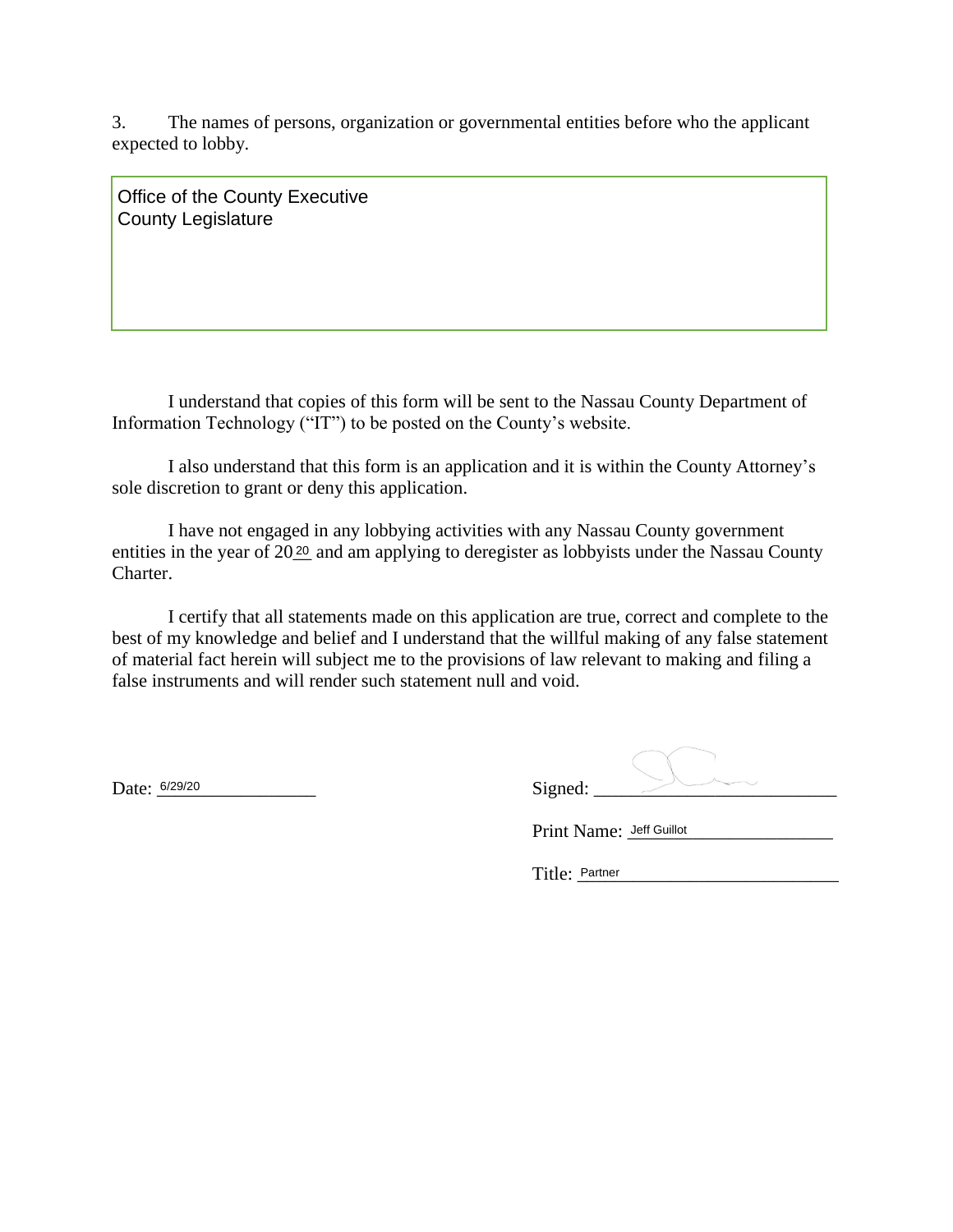

## **COUNTY OF NASSAU**

## APPLICATION TO DEREGISTER AS A LOBBYIST

The Nassau County Attorney's Office has determined that in certain situations it should be permissible for persons or organizations to retroactively deregister as lobbyists if, during a particular year, those persons or organizations did not engage in any lobbying activities as defined by Local Law 2-2015. Pursuant to the Nassau County Charter § 1120 the County Attorney's Office has created this application to deregister as a lobbyist. The Nassau County Attorney's Office will deregister an applicant if this application is properly completed, no lobbying activities were performed by the applicant, and there are no compelling reasons not to deregister the applicant.

Please take note that even if an application is granted the applicant's registration and disclosure forms will still be maintained on Nassau County's website where the Completed Lobbyist Disclosure Forms are located. The registration and disclosure forms will be moved to a section which indicates that those persons or organizations did not participate in lobbying activities during a certain year.

1. Name, address and telephone number of lobbyists.

Millennial Strategies, LLC - Jeff Guillot

315 Main St., 2nd Floor, Huntington, NY 11743

(585) 261-2671

2. Name, address, and telephone number of client(s) on whose behalf the applicant was retained to potentially engage in lobbying activities.

JUUL Labs, Inc.

560 20th Street, San Francisco, CA 94107

(631) 680-5169